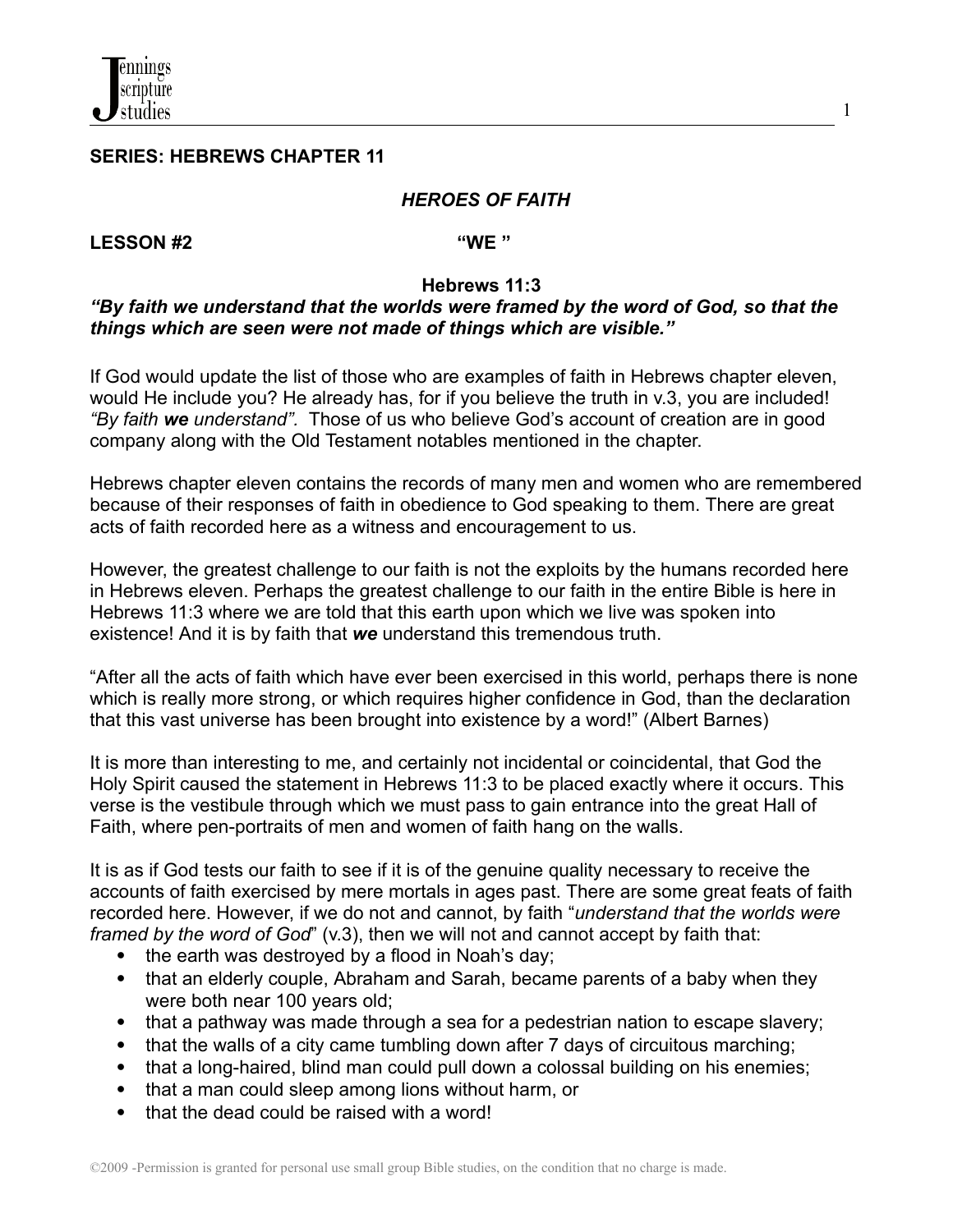Truly marvelous acts of faith indeed! However, these most challenging faith ventures pale into relative insignificance in view of the faith-challenge in v.3. For if we can believe the greater, that God created the worlds out of nothing by speaking, then all other miraculous accomplishments are believable. So, the greatest challenge to faith is inserted at the top of the list of faith events here in Hebrews eleven. Let us examine it more closely.

# *"BY FAITH WE UNDERSTAND"*

### **Hebrews 11:3** *"By faith we understand that the worlds were framed by the word of God, so that the things which are seen were not made of things which are visible."*

Faith is not a leap into the dark, as some non-biblicists have asserted. Faith is based upon facts - facts of God's truth that are revealed in His Word.

Psalm 119:169 says, *"Give me understanding according to Your word."* Here in Hebrews 11:3 we have the statement, "*By faith we understand….."*

Faith gives understanding. By believing God's record we have knowledge. What is the knowledge that Faith imparts to us according to this verse? It is knowledge about the **Creator** and His **Creation.** Hebrews 11:3 introduces us to two of the greatest subjects that confront us. These two subjects are the cause of endless debate. The two subjects are **The Creator** and **The Creation**. Let us consider them in that order.

# **FAITH AND THE CREATOR**

### **Genesis 1:1**

# *"In the beginning God created the heavens and the earth."*

**ILLUST.** Richard Dawkins is Professor of Public Understanding of Science at Oxford University and one of the world's leading skeptics concerning Christianity and belief in God. He is well known as an adversary to all forms of religious belief and of Christianity in particular.

His book, *The God Delusion*, is causing quite a stir. He writes, *"If this book works as I intend, religious readers who open it will be atheists when they put it down."* In his opening chapter, he argues that *"most legitimate scientists--indeed all who really understand the issues at stake--are atheists of one sort or another."*

I would say that anyone who believes what Dawkins has written is reading the wrong book! Evolution is called "theory." Creationism is not referred to as "theory". Creationism is based upon Divine Revelation and in Hebrews 11:3 God reveals how He created the universe.

There is a continuing battle between the truth of Intelligent Design of the universe and the erroneous theory of Darwinian Evolution. Evolutionists believe the theory that the universe evolved from some pre-existent cosmic matter. Creationists believe the truth of Genesis 1:1 *"In the beginning God created the heavens and the earth."*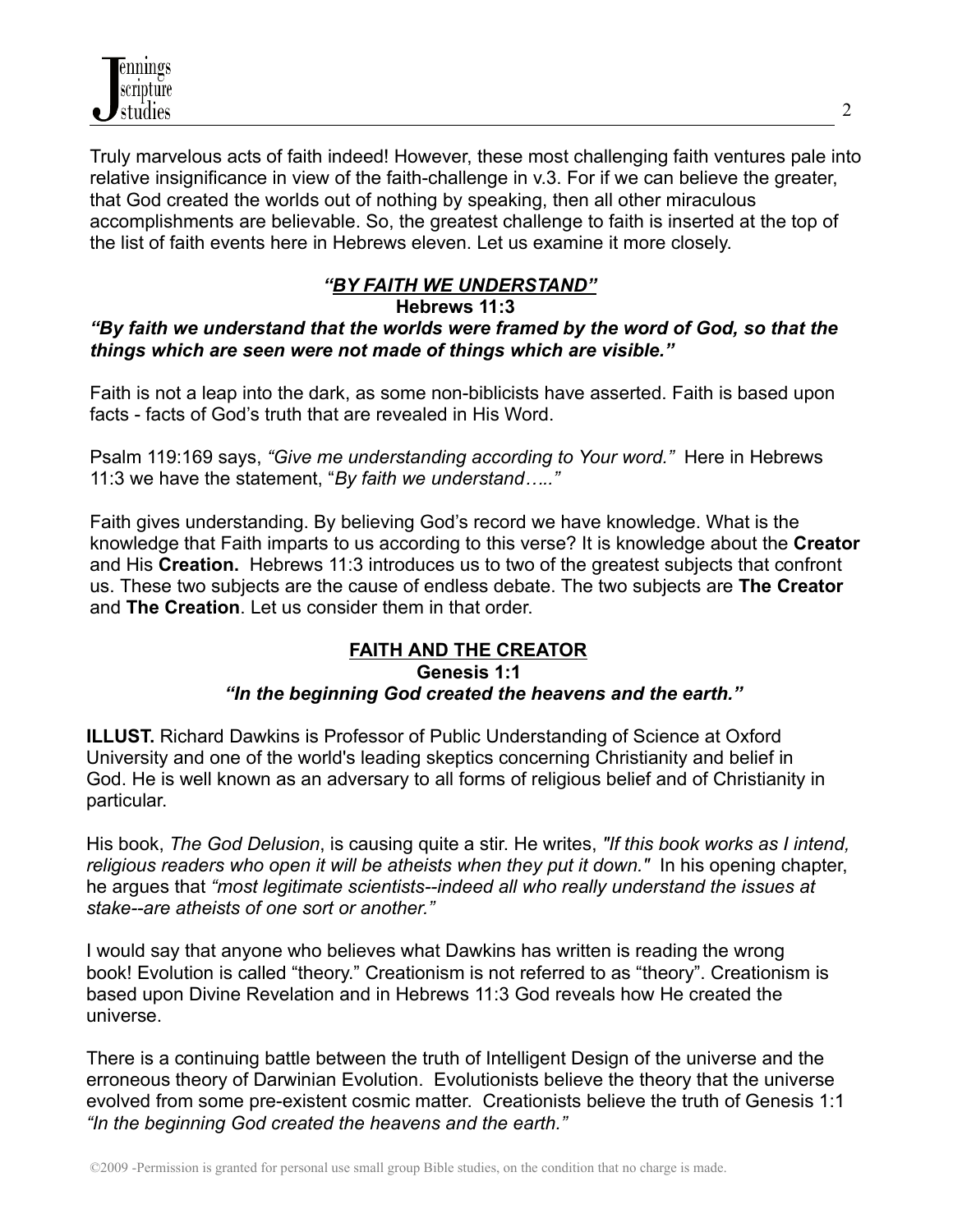

One view adheres to Divine Revelation and the other to Scientific Theory; A supernatural event verses natural evolution. For creationists, it comes down to this premise: "Is there a God?" and "How powerful is God?" Heb. 11:3 and Genesis 1:1 answer these questions.

## **The Personhood Of God**

*"Through faith we understand that the worlds were framed by the word of God"* (Heb. 11:3) *and* Genesis 1:1 *"God created…."* Here is evidence of Personhood. This is of paramount importance for we must determine at the outset whether creation is the result of an Eternal Person or the result of an Evolutionary Process.

Genesis 1:1 says, "*God created."* Consider some of the traits of Personhood related to those two words:

- He has a will because He decided to create:
- He has intelligence because He designed the universe;
- He has power because He created;
- He has wisdom because the universe is orderly, evidence of a wise Creator.
- He speaks. In Genesis 1:3 *"God said"*; in Hebrews 11:3 *"the worlds were framed by the word of God".* God is a Person; persons speak.
- He has awareness. Genesis chapter one: v. 4 "*God saw*" – 7 times in chapter 1 we read "*God saw*."
- He acted. Again, Genesis chapter one:
	- v. 4 "*God divided*" (light from darkness)
	- v. 5 "*God called*" light "day" and darkness "night."
	- v. 7 "*God made*" the firmament;
	- v.17 "*God set* " sun, moon and stars in the heavens;
	- v.22 "*God blessed* ."

In addition Hebrews 11:6 uses 4 personal pronouns in reference to God: *"But without faith it* is impossible to please Him, for he who comes to God must believe that He is, and that He is *a rewarder of those who diligently seek Him."*

What are we to conclude from this evidence? At least 3 truths:

- (1) There is a God;
- (2) He is a Person;
- (3) He is wise. His wisdom is seen in the symmetry, functionality and beauty of His creation.
- (4) He is powerful. Think with me about the power of God:

### **The Power Of God**

*"By faith we understand that the worlds were framed by the word of God."* (Heb.11:3)

If we are going to have Bible faith, we must know that God, the object of our faith, is a Powerful Person, not an Impersonal Force! Nowhere is His power more evident than in His creation. Furthermore, His power is such that with a spoken word He brought this vast universe into existence. What a mighty God we serve!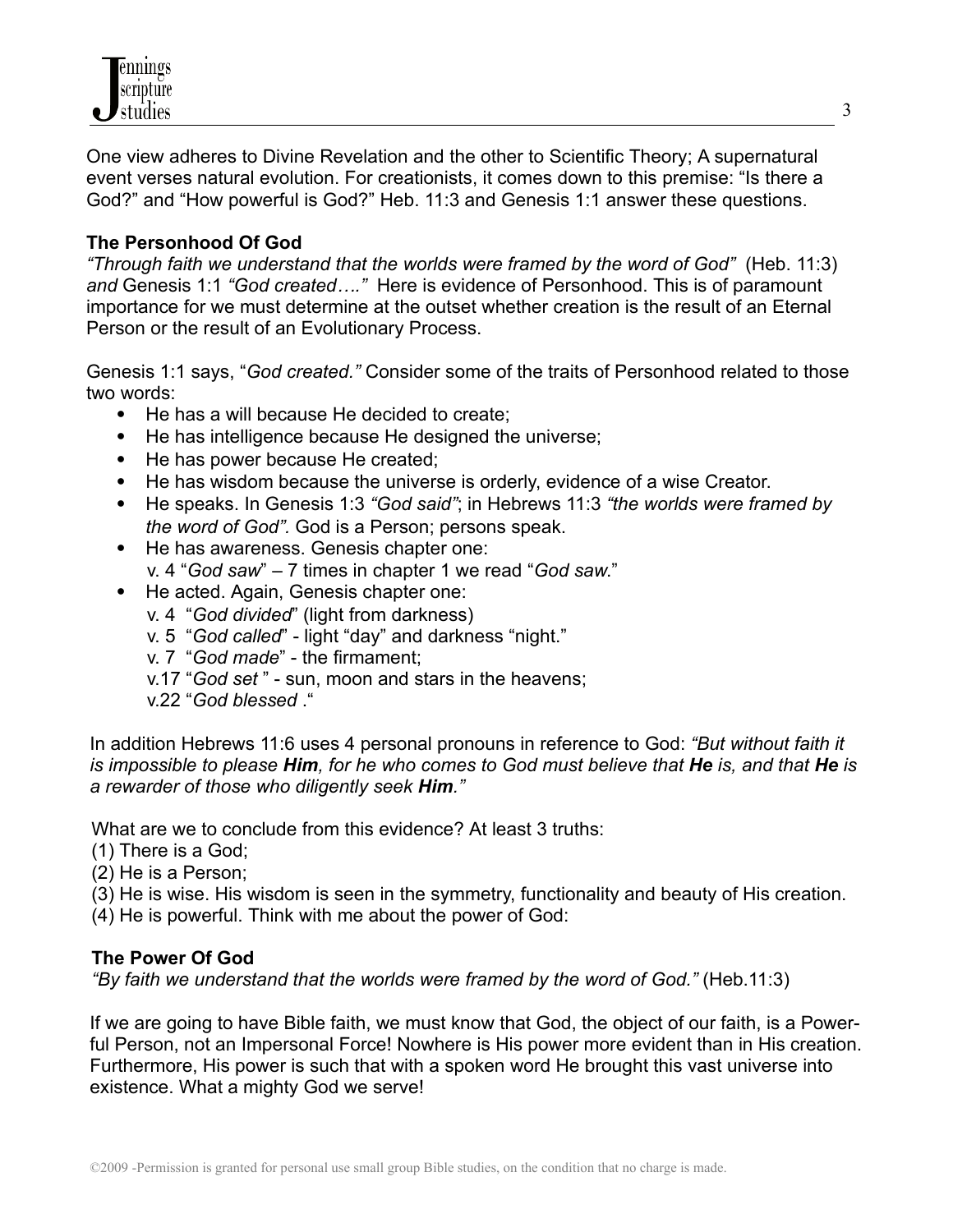**Illust.** "All that we see of the works of creation, were brought into being by the command of God. God, by His word, called all things into existence. He speaks, and the thing is. We feel that this is worthy of God; for, when once God is brought in, all is simple. Shut Him out, and man is lost in the efforts of his own imagination." - Matthew Henry

The demonstration of the awesome power of God recorded in Hebrews 11:3 and Genesis 1, is not to be passed over lightly. This is how the universe came into existence and this knowledge is derived only from faith and not from fiction, science, or our own reasoning.

Perhaps all of us have no doubt recited the Apostles Creed at one time or another. The first sentence of the Apostles' Creed reads, *"I believe in God the Father Almighty, Maker of heaven and earth."* Why does the Apostles Creed make that statement? It is based upon what Scripture says: *"the worlds were framed by the word of God*" (Heb. 11:3)

We, as people of faith, can believe with the Psalm writer that: *"By the word of the LORD the heavens were made, And all the host of them by the breath of His mouth. He gathers the waters of the sea together as a heap; He lays up the deep in storehouses. Let all the earth* fear the LORD; Let all the inhabitants of the world stand in awe of Him. For He spoke, and it *was done; He commanded, and it stood fast."* (Psalm 33:6-9)

The prophet Isaiah spoke of the greatness & power of God in relation to the universe in question form: *"Who has measured the waters in the hollow of his hand, or with the breadth of his hand marked off the heavens? Who has held the dust of the earth in a basket, or weighed the mountains on the scales and the hills in a balance?"* (Isa. 40:12).

The weight of scripture leaves no doubt, in the minds of persons of faith, that the universe is the result of the Almighty, All-wise Creator-God. He has but to speak and the universe comes into existence. What awesome power He has!

Jeremiah said it as follows: "*He has made the earth by His power, He has established the world by His wisdom, and has stretched out the heavens at His discretion."* (Jer. 10:12)

## **FAITH AND THE CREATION**

### **Hebrews 11:3**

## *"By faith we understand that the worlds were framed by the word of God, so that the things which are seen were not made of things which are visible."*

Biblicists believe that where there is design there is a Designer; where there is effect there is a First Cause; where there is order there is an Orderer. This is called Intelligent Design. Intelligent Design is highly criticized by evolutionists for if there is Intelligence behind creation, the theory of evolution collapses.

Let us now concentrate on the creation truths in this verse: *"Through faith we understand that the worlds were framed by the word of God, so that things which are seen were not made of things which do appear."* Consider first,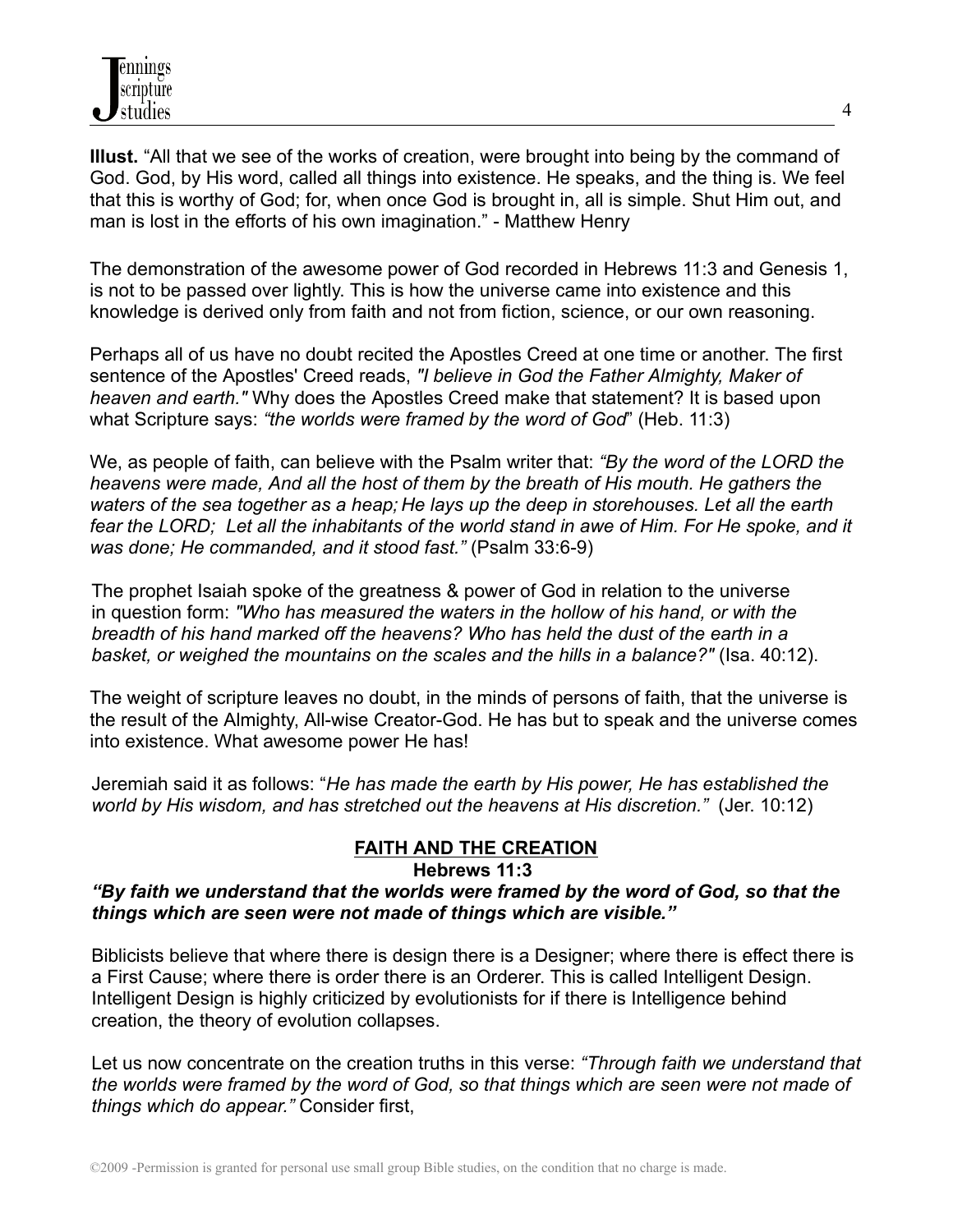## **The Creation Mandate**

"…*the worlds were framed by the word of God"*

The universe is not eternal. Neither did it produce itself, but it is the result of the creative mandate of God! Hebrews 11:3 that tells us how God created – He spoke!Seven times in Genesis chapter one, we read the words, *"God said"* and a creative result immediately followed:

- v. 3 *"God said, "Let there be light"; and there was light."*
- v. 6 *"God said, "Let there be a firmament …."*
- v. 9 *"God said, "Let the waters under the heavens be gathered together into one place, and let the dry land appear."*
- v.11 "*God said, "Let the earth bring forth grass, the herb that yields seed, and the fruit tree that yields fruit according to its kind, whose seed is in itself, on the earth."*
- v.14 *"God said, "Let there be lights in the firmament of the heavens to divide the day from the night."*
- v.20 "*God said, "Let the waters abound with an abundance of living creatures."*
- v.22 "*God blessed them, saying, "Be fruitful and multiply, and fill the waters in the seas."*
- v.24 *"God said, "Let the earth bring forth the living creature according to its kind."*

Peter writes of those who scoff at the biblical account of creation: *"it escapes their notice that by the word of God the heavens existed long ago and the earth was formed ….."* (II Peter 3:5)

And, Psalm 33:6 declares that: *"By the word of the LORD were the heavens made; and all the host of them by the breath of his mouth."*

Based on these verses and many more like them, the person of faith has the knowledge that this universe was spoken into existence. Therefore, it is no surprise to us that when we come to the New Testament and read that Jesus, with a word:

- calmed the sea (Mark  $4:39-41$ );
- with a word raised Lazarus and others from the dead (John 11:43);
- with a word killed a fig tree (Matt. 21:19);
- $\bullet$  with a word forgave sins (Matt. 9:2)

then we have no difficulty in believing, for that is just like our great God!

Faith looks not only forward to the end of the world, but backward to the beginning of the world. The same faith that believes what God says about the creation of Heaven, the eternal home of the children of God, also believes what God says about the creation of the world!

### **The Creation And Matter**

*"……things which are seen were not made of things which do appear."*

This statement places God prior to the visible universe. The statement that "*things which are seen were not made of things which do appear"* takes us back as far as it is possible to go. It takes us back to eternity past when there was only God.

Secular history does not go back to the pre-creation era and inform us about it. God asks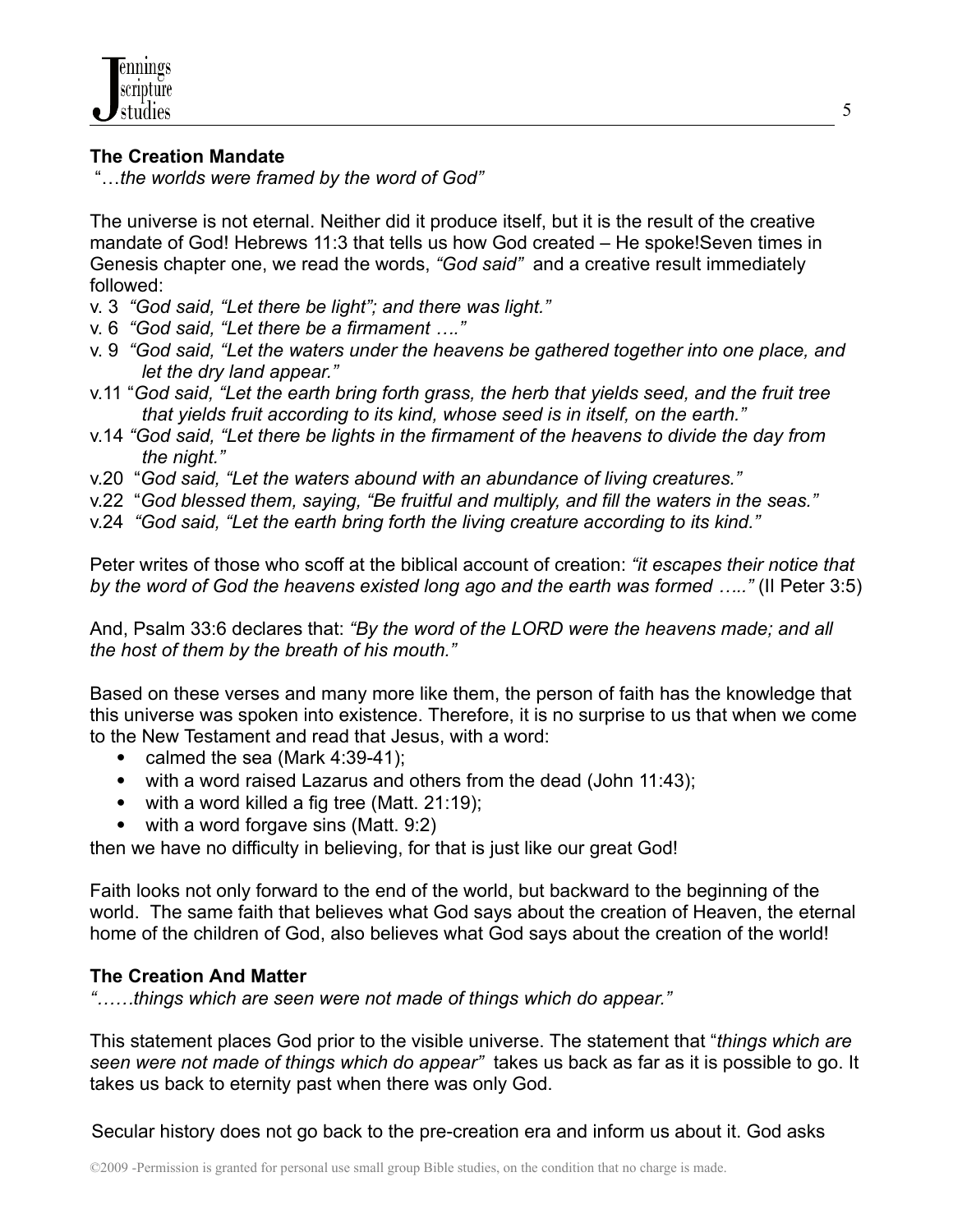Job a question that could be asked of all humans of all times, whether theists or atheists, creationists or evolutionists: "*Where were you when I laid the foundations of the earth?"* (Job 38:4)

Our knowledge on the subject of creation rests on the divine testimony of the only One Who was present at creation. His testimony in Heb. 11:3 predates Gen. 1:1. Therefore, the genuineness of our faith, the quality of our faith, the strength of our faith in tested right here in Hebrews 11:3.

This statement informs us that the universe was not made out of pre-existent matter. The truth in Hebrews 11:3 destroys the theory of the eternity of matter and thus destroys the basic premise of the evolutionary theory. Evolution begins with already existing matter and proceeds from there. It teaches that everything evolved from "something" already in existence and from that the universe eventually evolved.

Furthermore, Genesis 1:1 tells us the same thing that Hebrews 11:3 tells us and that is that God created the universe out of nothing. It is very interesting that the Hebrew word translated "created" in Gen. 1:1 is bara' **=** "to create, make."

"This verb is of profound theological significance, since it has only God as its subject. Only God can "create" in the sense implied by bara'. The verb expresses creation out of nothing. God brought the object or concept into being from previously nonexistent material. Bara' is a rich theological vehicle for communicating the sovereign power of God, who originates and regulates all things to His glory." (Vine's Expository Dictionary of Biblical Words)

Of **bara**', the Keil & Delitzsch Commentary on the Old Testament, says the Hebrew word means "the production of that which had no existence before".

Evolutionists are famous for saying, "*out of nothing, nothing can be made*." That is because they exclude God from their calculations. Genesis 1:1 and Hebrews 11:3 exposes their ignorance!

Albert Barnes adds his voice in his commentary as follows: "The visible creation was not molded out of pre-existing materials, but was made out of nothing. The materials of the universe, as well as the arrangement, were formed by God, and that all this was done by a simple command. We must exercise strong confidence in Him who had power to create the universe out of nothing. If this vast universe has been called into existence by the mere word of God, there is nothing which we may not believe He has ample power to perform."

All unbelievers, and even many who call themselves Christians, do not recognize the truth of Luke 1:37 that "*with God nothing will be impossible."* Yes! Out of nothing, something can be made – look around you!

However, there is something that *is* impossible: **"***It's impossible to please God apart from faith*." (Heb.11:6) Now **"WE"** understand! Are you included in the **"WE"** in Hebrews 11:3 ?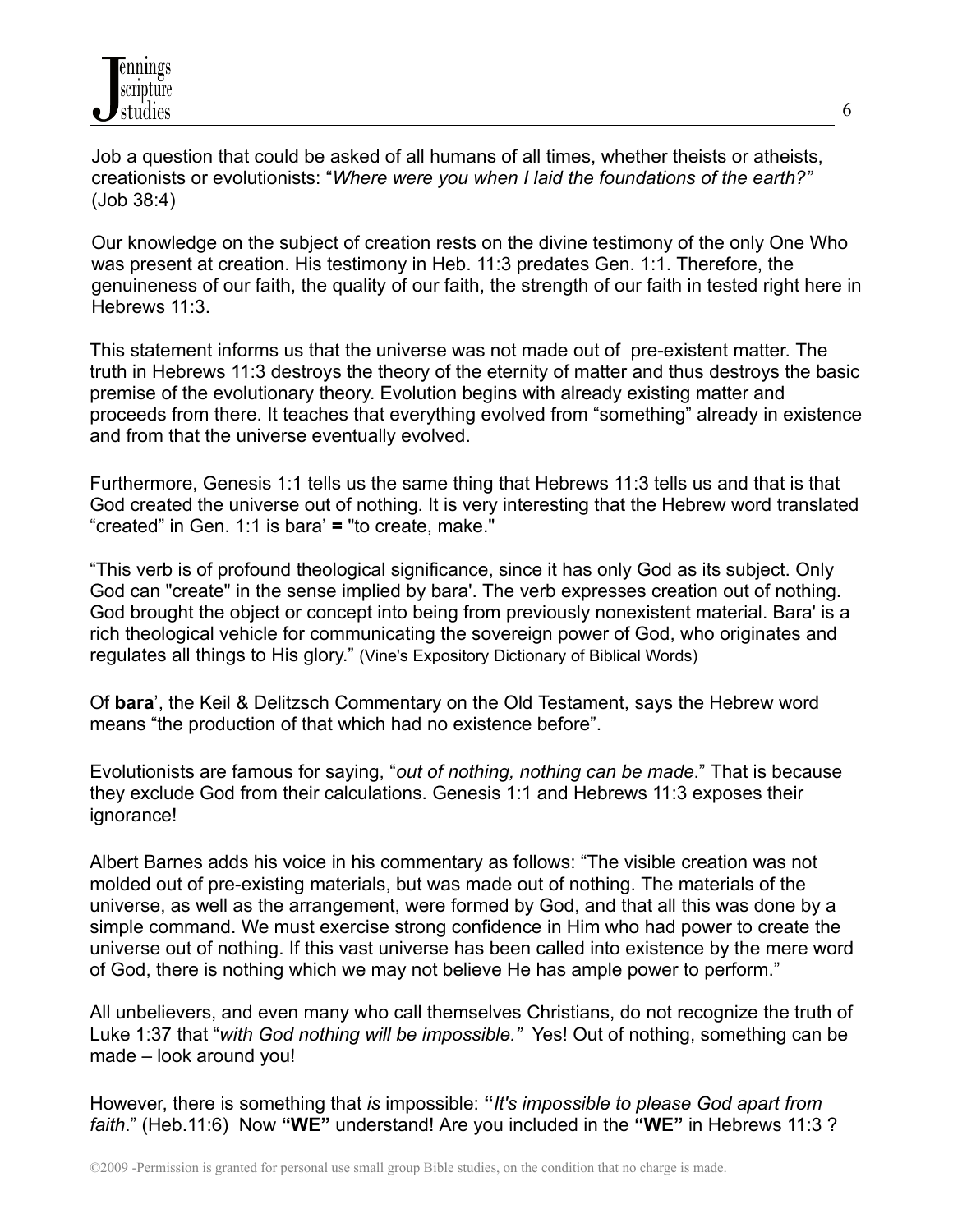## **SUMMATION**

Let us conclude this brief study by reading some scriptures that underscore the greatness of God and that encourage our faith:

### **Psalm 8:1-4:**

*"When I consider Your heavens, the work of Your fingers, The moon and the stars, which You have ordained, what is man that You are mindful of him, and the son of man that You visit him?"*

**Ps 19:1** *"The heavens declare the glory of God; And the firmament shows His handiwork."*

## **Isa 45:18**

*"For thus says the LORD that created the heavens; God himself that formed the earth and* made it; he hath established it, he created it not in vain, he formed it to be inhabited: I am the *LORD; and there is none else."*

**John 1:1-3** *"In the beginning was the Word, and the Word was with God, and the Word was God. He was in the beginning with God. All things were made through Him, and without Him nothing was made that was made."*

**Colossians 1:16-18 "***For by Him all things were created that are in heaven and that are on earth, visible and invisible, whether thrones or dominions or principalities or powers. All things were created through Him and for Him. And He is before all things, and in Him all things consist. And He is the head of the body, the church, who is the beginning, the firstborn from the dead, that in all things He may have the preeminence."*

One's faith is only as good as the object in which faith is placed. The Bible invites us to personally put our faith and trust in Jesus Christ. Acts 4:12 says, *"Nor is there salvation in any other, for there is no other name under heaven given among men by which we must be saved."*

## **EXTRA - OPTIONAL**

That not everyone believes the biblical account of creation is no surprise to us. There have been many alternative creation stories promulgated down through the centuries and even in our own times. Some of the ancient myths regarding the beginnings of the world are:

**The Hindu myth** called "The Golden Egg", says that All was god - and that he was the entire universe. From this egg emerged the primeval being with a thousand thighs, a thousand feet, a thousand arms, a thousand eyes, a thousand faces, and a thousand heads.

**The Chaldean myth** says that there was darkness and water, filled with monstrous creatures, and ruled by a woman. The sun god Bel divided the darkness, and cut the woman into two halves, of which he formed the heaven and the earth; he then cut off his own head, and from the drops of blood men were formed. – (According to Berosus and Syncellus)

**The Phoenician myth**, the beginning was a movement of dark air, and a dark, turbid chaos slime, was formed, from which every seed of creation and the universe was developed; and